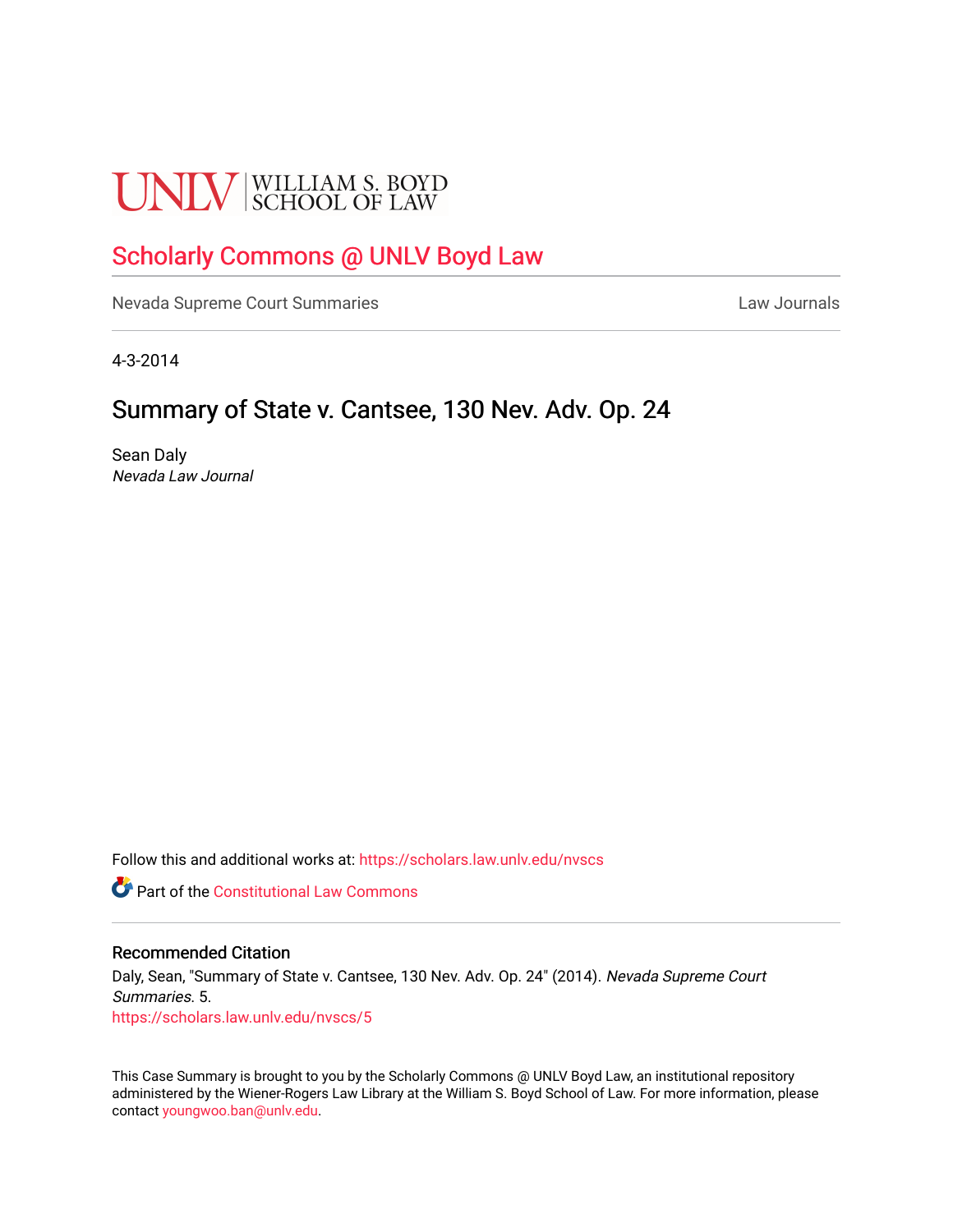### *State v. Cantsee*, 130 Nev. Adv. Op. 24 (Apr. 3, 2014) 1

#### CONSTITUTIONAL LAW: UNREASONABLE SEARCHES AND MISTAKES OF LAW

#### **Summary**

The Court determined (1) whether a police officer's citation to an incorrect statute is a mistake of law that invalidates an investigatory traffic stop under the Fourth Amendment, and (2) whether a failure to identify and argue a statute in an opposition to a motion to suppress constitutes a waiver of that argument in the motion's hearing.

#### **Disposition**

A police officer's citation to an incorrect statute is not a mistake of law that invalidates an investigatory traffic stop under the Fourth Amendment if there is another statute that does prohibit the suspected conduct. Also, a failure to include an argument in an opposition to a motion does not preclude a party from raising the argument for the first time before a district court in a hearing held prior to trial.

#### **Factual and Procedural History**

Deputy Wendy Jason pulled over Respondent Jarvis Cantsee for driving with a cracked windshield. Upon pulling him over, Deputy Jason saw that Cantsee appeared to be intoxicated. A subsequent blood test revealed that Cantsee's blood alcohol levels were above the legal limit. Cantsee was arrested for, *inter alia*, felony DUI, even though Deputy Jason admitted that the sole reason for stopping Cantsee was the cracked windshield.

Cantsee filed a motion to suppress, claiming that Deputy Jason's reason for pulling him over was a mistake of law that invalidated the traffic stop under the Fourth Amendment, since Deputy Jason stated that driving with a cracked windshield violated NRS 484D.435, when the statute in fact does not prohibit such conduct.<sup>2</sup> The State failed to argue that the traffic stop was justified under another statute in its opposition to the motion, and raised the argument for the first time at the motion's hearing.

The district court granted the motion to suppress, finding that (1) the traffic stop was not objectively reasonable because the cited statute did not prohibit driving with a cracked windshield, and (2) the State had waived its argument that another statute justified the stop because it failed to raise this point in its opposition. The State appealed.

 $\overline{a}$ 

 $<sup>1</sup>$  By Sean Daly.</sup>

<sup>&</sup>lt;sup>2</sup> NRS 484D.435(1) prohibits driving a vehicle "with any sign, poster or other nontransparent material upon the front windshield." NEV. REV. STAT. § 484D.435(1) (2013).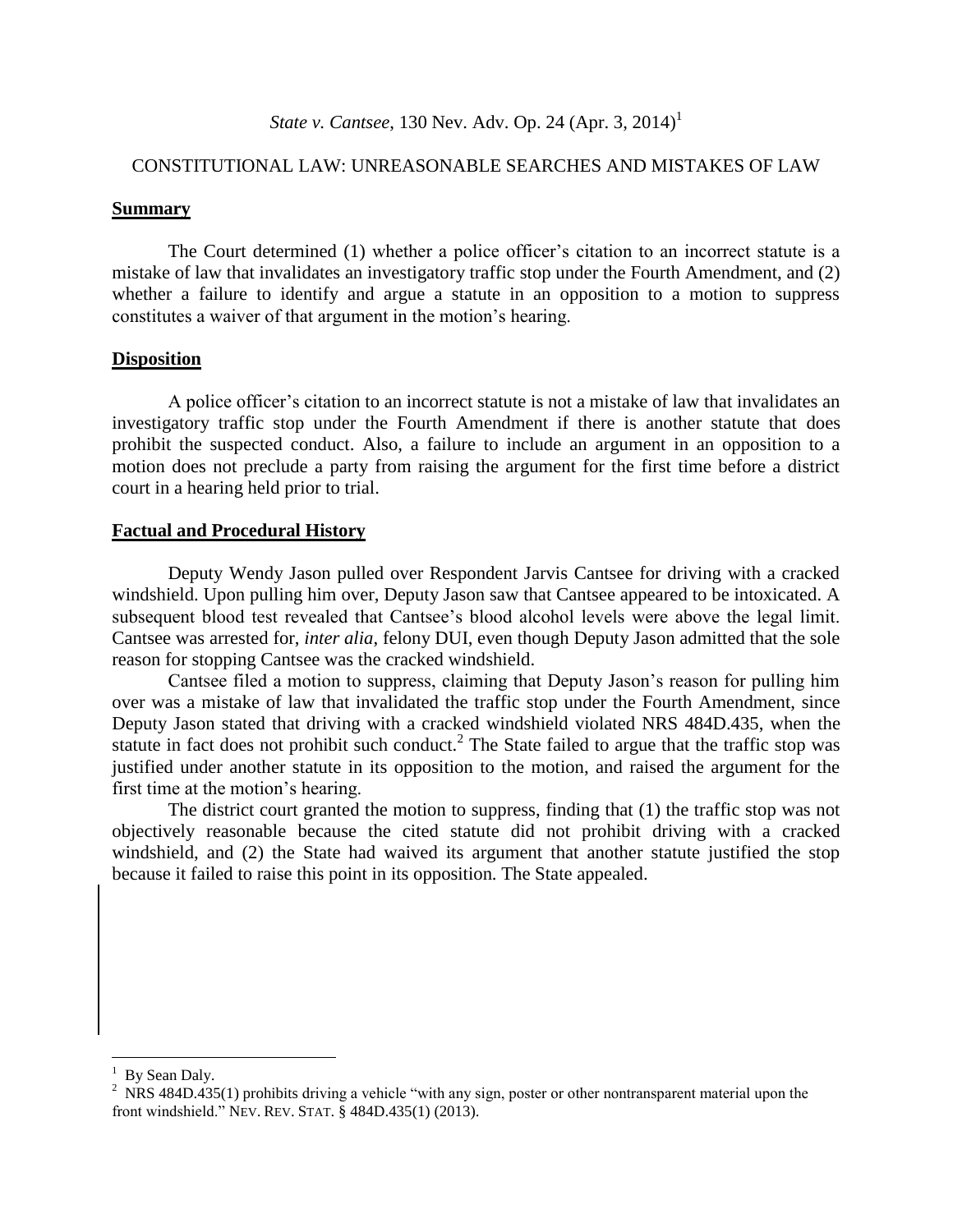#### **Discussion**

#### *The traffic stop was valid under the Fourth Amendment*

The Fourth Amendment prohibits unreasonable searches and seizures.<sup>3</sup> Whether an investigatory traffic stop constitutes an unreasonable search is a mixed question of law and fact, thus a district court's findings of historical fact are reviewed for clear error, and the legal consequences of those findings are reviewed de novo.<sup>4</sup>

For a traffic stop to comport with the Fourth Amendment, the State must show that the investigating officer had reasonable suspicion that the defendant was engaged in criminal activity. If the traffic stop is based on a mistake of law—that is, the officer believed the suspected conduct was illegal even though the law does not actually prohibit it—there is no justification for the stop, regardless of the reasonableness of the mistake. However, the court identified an important distinction between a mistake of law and a mistake "as to *which law* applies," stating that the incorrect application of a statute is not a mistake of law when the law does prohibit the suspected conduct. The Court followed the Ninth Circuit's reasoning in *United States v. Wallace*,<sup>5</sup> where an officer pulled over the defendant for having tinted windows because the officer believed that California law prohibited all front window tints, when the law in fact only prohibited window tints past a certain degree. The Ninth Circuit stated that this error was not a mistake of law that would invalidate the stop under the Fourth Amendment, so long as the officer had objective, probable cause to believe that the windows were in violation of the law. The Court also cited several jurisdictions that have reached similar conclusions in a footnote.

#### *The State did not waive its right to argue that NRS 484B.163(3) justified the investigatory traffic stop*

Whether the State waived its argument is a question of law, and the Court reviews a district court's legal conclusions de novo.<sup>6</sup> The Court found that there is no "rule, statute, or other authority" that states that a failure to include an argument in a timely filed opposition is grounds for finding a waiver of that argument. The Court was also unaware of any authority that forbids the State from directing the district court to a controlling statute when it would "surprise the defendant." Cantsee also made no showing of how the addition of the correct statute would prejudice him. Furthermore, even if Cantsee was unfairly surprised, the appropriate remedy would be a continuance, and the district court neither postponed the hearing nor requested a supplemental briefing.

#### *The district court did not decide whether Deputy Jason had reasonable suspicion to stop Cantsee*

The Court then addressed an issue raised by Justice Cherry in his dissent, as to whether Deputy Jason had reasonable suspicion to stop Cantsee under the appropriate statute.<sup>7</sup> The Court

 $\overline{a}$ 

<sup>&</sup>lt;sup>3</sup> U.S. CONST. amend. IV.

<sup>4</sup> *See* Somee v. State, 124 Nev. 434, 441, 187 P.3d 152, 157–58 (2008).

<sup>5</sup> 213 F.3d 1216, 1220–21 (9th Cir. 2000).

<sup>6</sup> *See* Nev. Gold & Casinos, Inc. v. Am. Heritage, Inc., 121 Nev. 84, 89, 110 P.3d 481, 484 (2005).

 $^7$  The appropriate statute with regard to the cracked windshield was NRS 484B.163(3), which states that "a vehicle must not be operated upon any highway unless the driver's vision through any required glass equipment is normal." NEV. REV. STAT. § 484B.163(3) (2013).